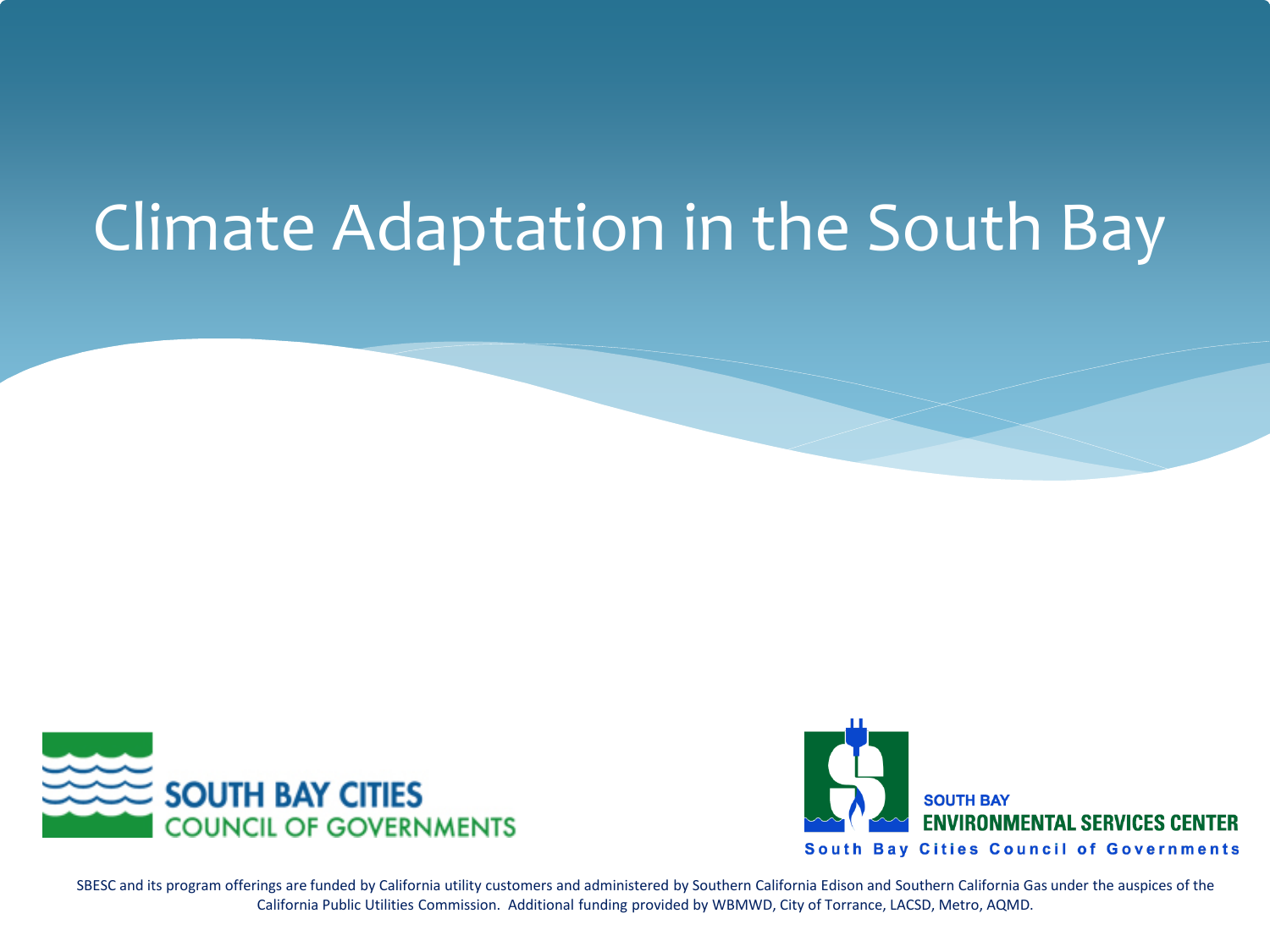### Introduction



- University of Notre Dame
	- Research thesis on community resilience to climate change
- City of South Bend
	- GIS Intern
- ND-GAIN, Urban Adaptation

#### Assessment

- Project Associate
- Project Manager
- CivicSpark
	- Climate Adaptation Fellow



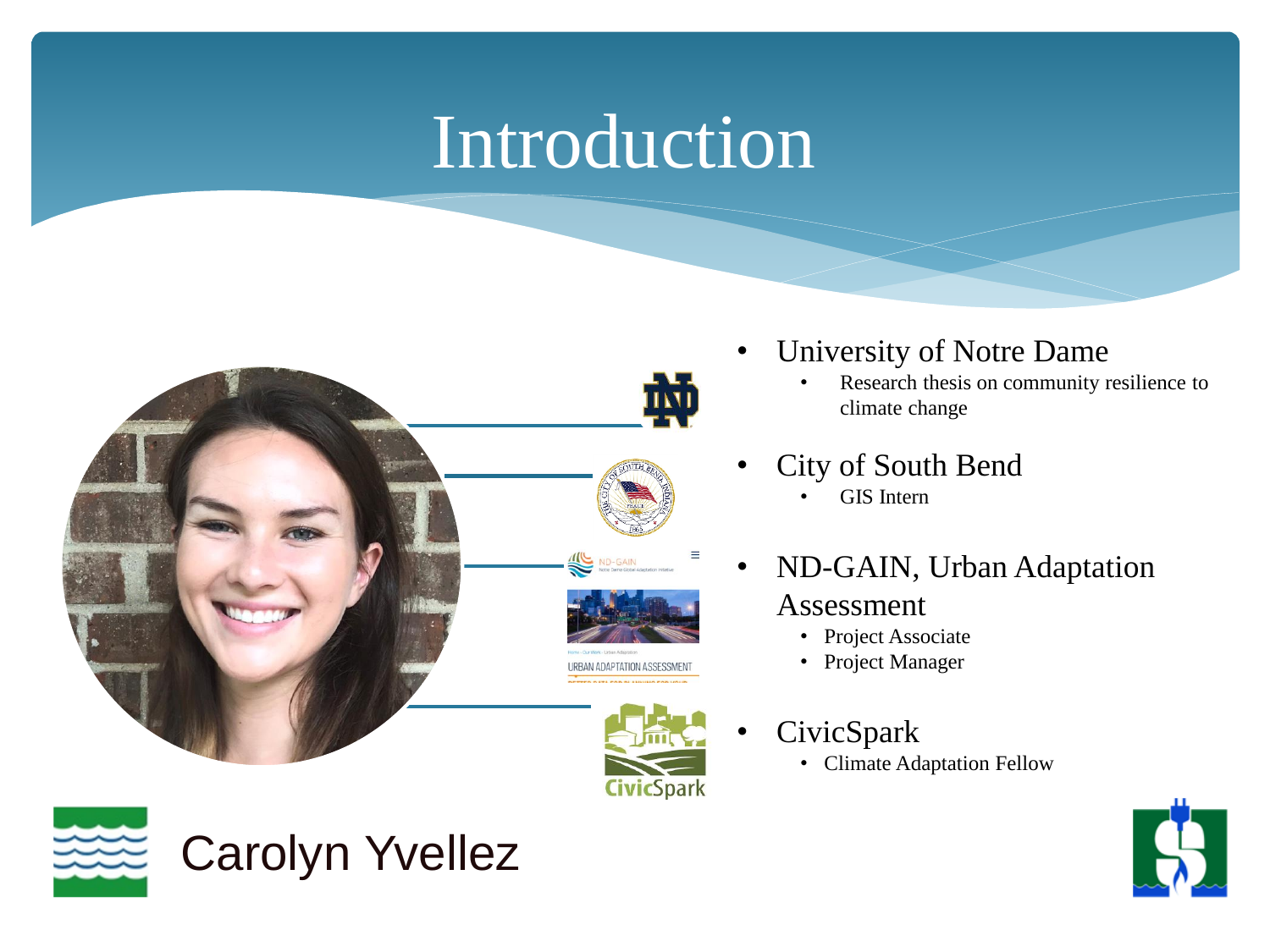#### Project Overview

The SBCCOG will develop a robust climate vulnerability assessment (South Bay sub-region and cityspecific) *and* a sub-regional climate adaptation plan to provide a strong framework for adaptation planning throughout the region.



[This Photo](https://en.wikipedia.org/wiki/South_Bay,_Los_Angeles) [CC BY-SA](https://creativecommons.org/licenses/by-sa/3.0/).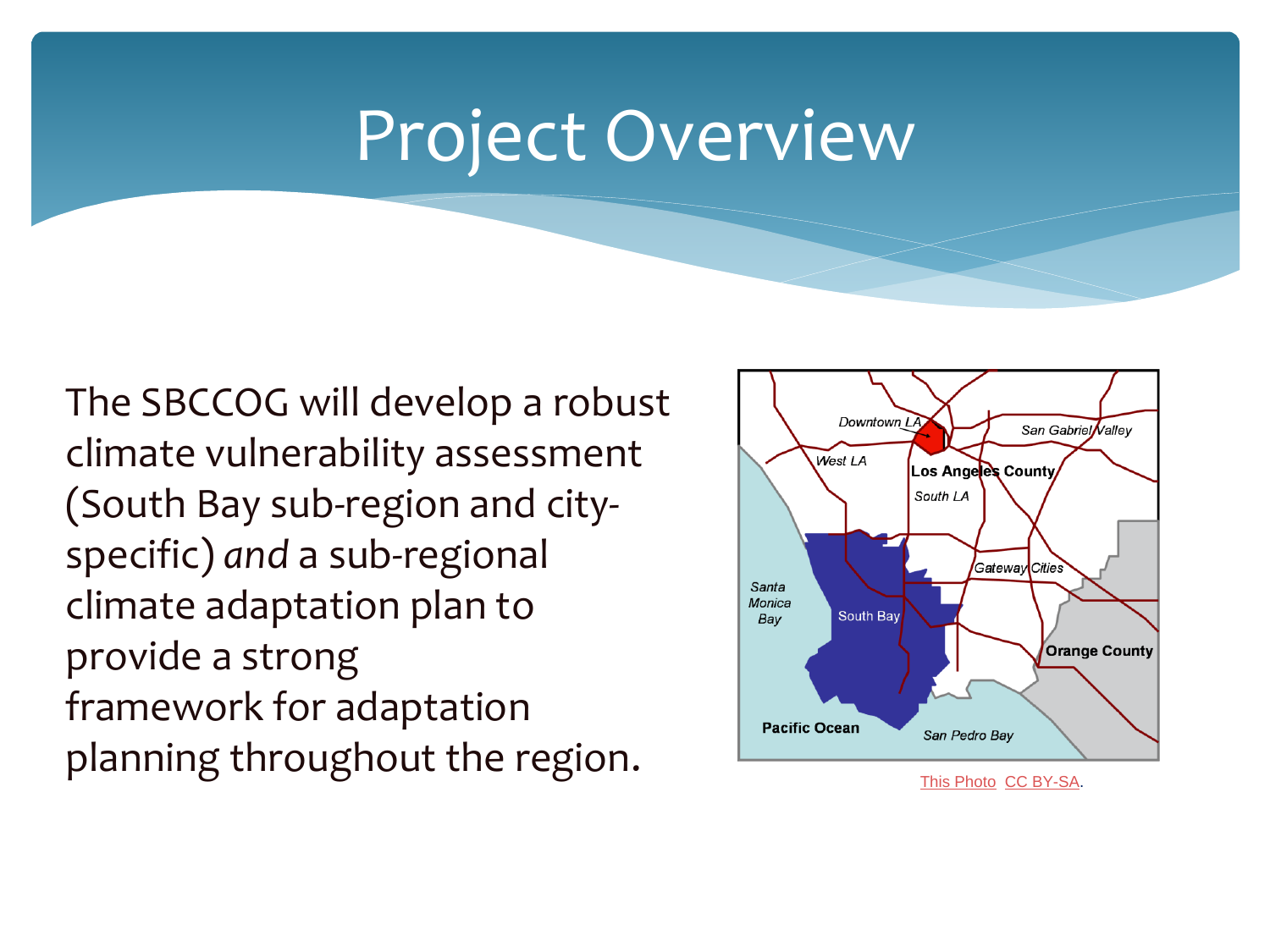#### Climate Action

#### *Climate Action is...*





Reducing the impact we have on the climate system by reducing future carbon emissions

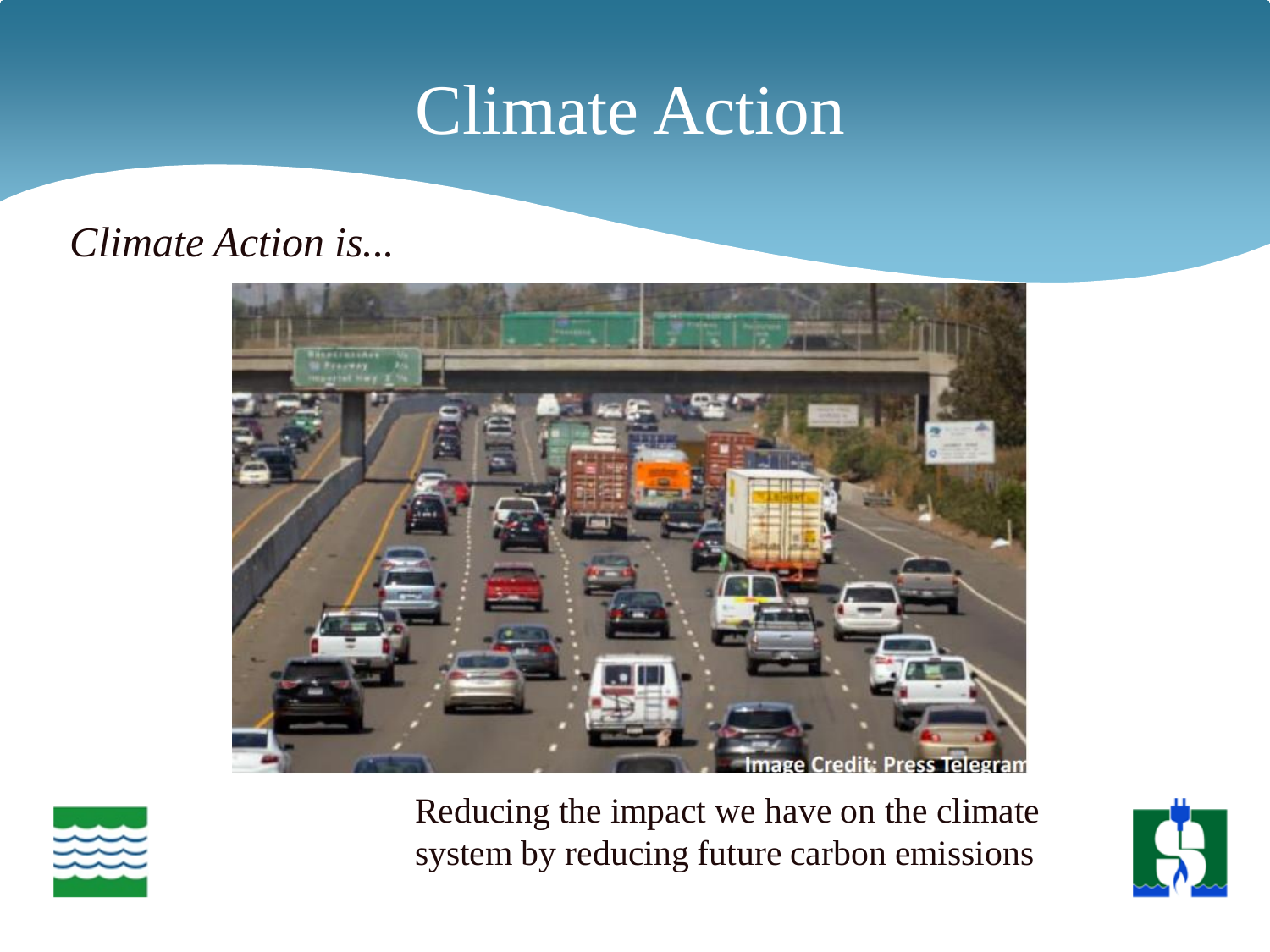### Climate Adaptation

#### *Climate Adaptation is…*





…adjusting our behaviors, systems, infrastructure, to reduce the impact climate change has on us.



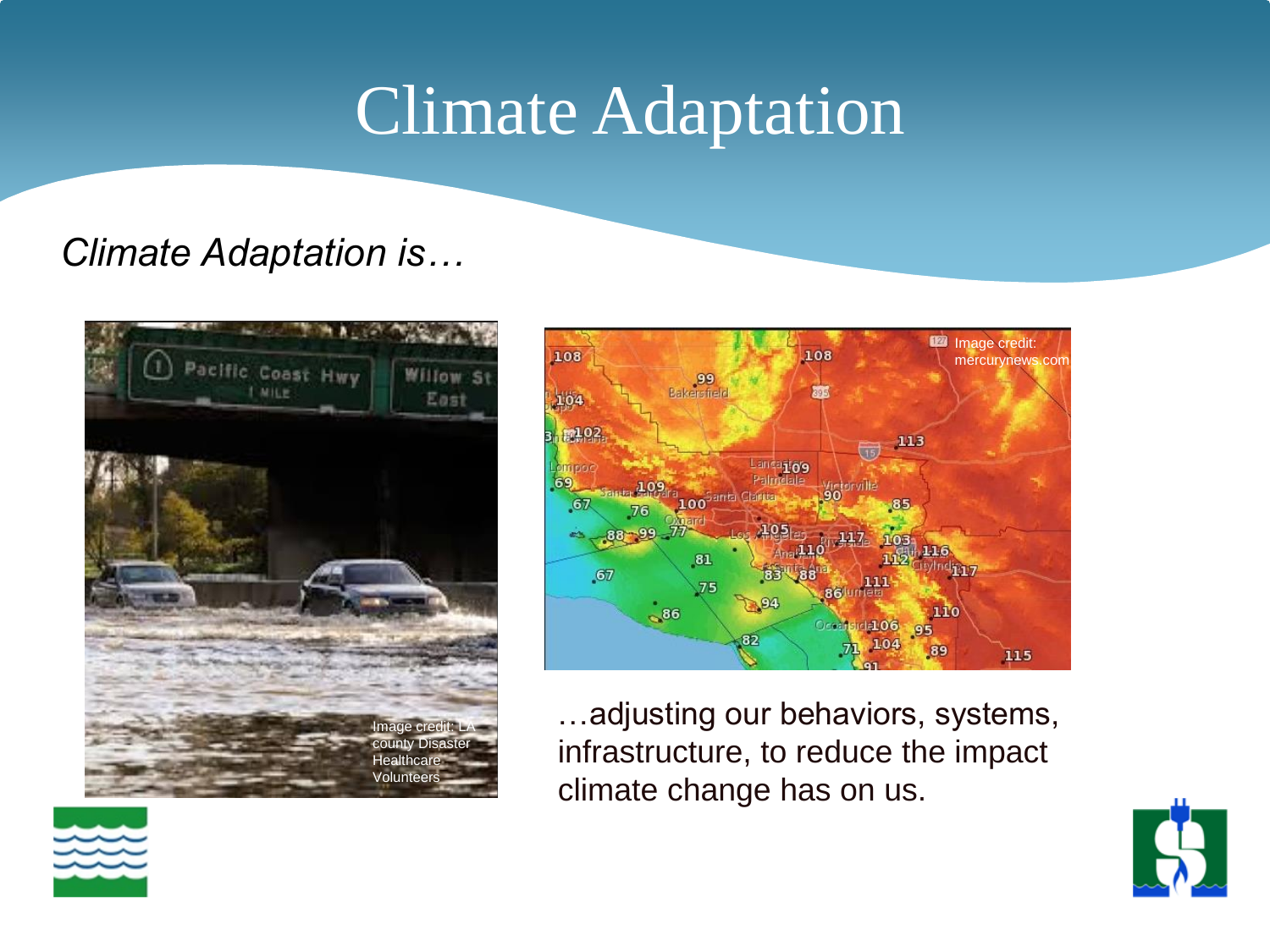#### **Vulnerability Assessment** *1. Exposure*: Identify the climate projections



Source: OPR's Adaptation Planning Guide

for the South Bay region – climate stressors

*2. Sensitivity*: Identify the key community structures, functions, and populations that are potentially susceptible to each climate stressor

*3. Potential Impacts*: Analyze how the climate stressors (exposure) will affect the community, structures, functions, and populations

*4. Adaptive Capacity*: Evaluate the community's current ability to address the projected impacts (social, economic, governmental readiness)

*5. Risk and Onset*: Adjust the impact assessment to account for uncertainty, timing, and adaptive capacity



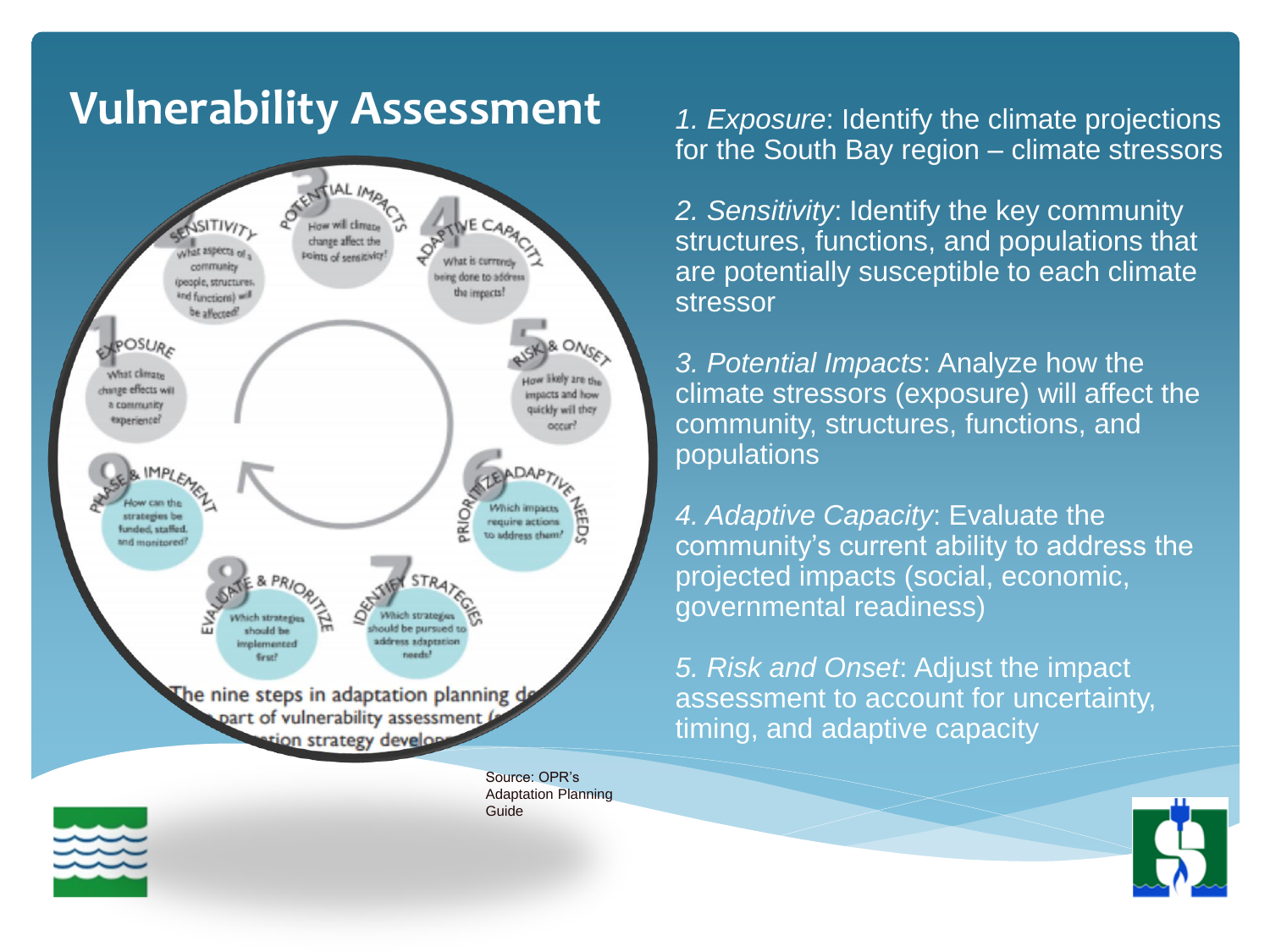## Adaptation Strategy Development

Those impacts with the most severe consequences and lowest local capacity to address them are rated the highest adaptation need



**Adaptive Capacity - The current community capacity** to address a potential impact. [High = community is well prepared for an impact; Low = community is unprepared for an impact]

Combines adaptation need with scientific certainty and community sensitivity to a given impact



Source: Adaptation Planning Guide, Defining Local and Regional impacts, 2012



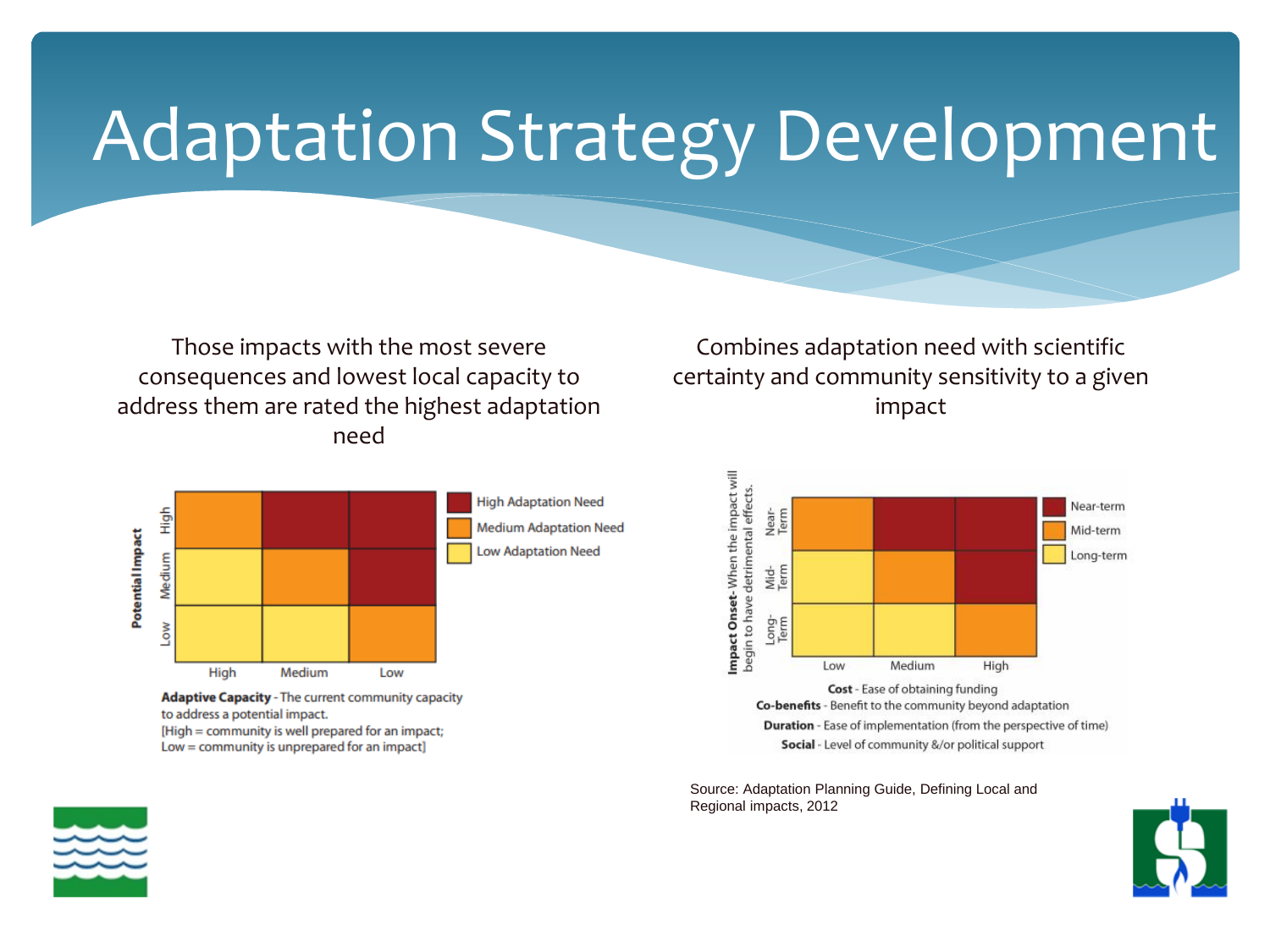### Goals of Climate Adaptation Planning

policies, programs, practices and incentives to ensure the community and<br>physical assets are better protected from the impacts of climate change A climate adaptation plan proposes a framework for creating or updating physical assets are better protected from the impacts of climate change

Climate Adaptation Plans aim to:

- Prepare the community for the impacts of climate change
- Make our communities safer and healthier
- Meet applicable local and state requirements
- Consider economic, social and environmental co-benefits
- Build off existing initiatives



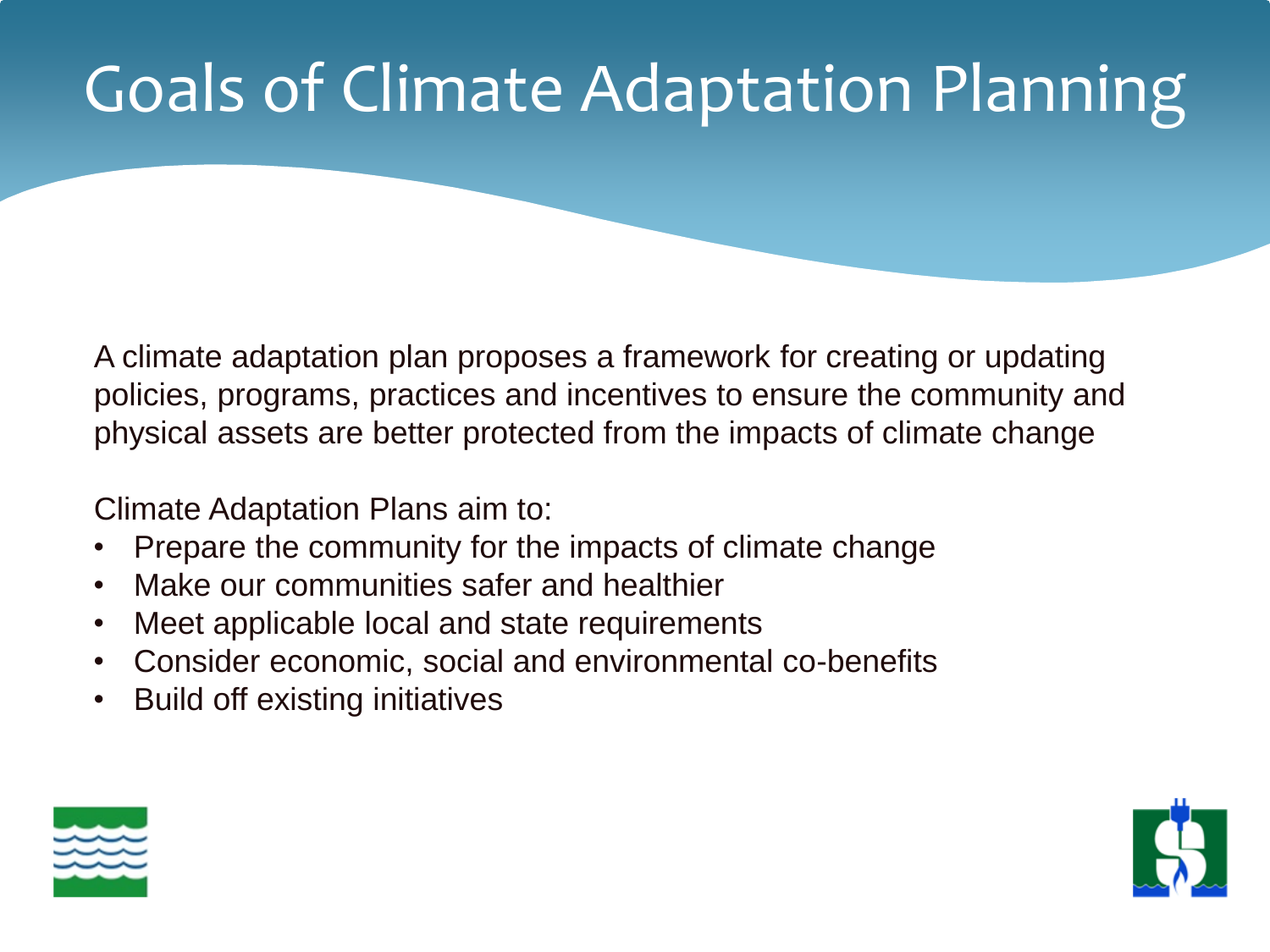# California Adaptation Legislation

#### SB 379-Safety Element (2015)

- Requires a city or county to **review and update the safety element** as necessary to address climate adaptation and resiliency strategies applicable to that city or county, either upon the next revision of a local hazard mitigation plan, on or after January 1, 2017, adopted in accordance with the federal Disaster Mitigation Act of 2000, or if a local jurisdiction has not adopted a local hazard mitigation plan, beginning on or before January 1, 2022.
- Consider advice provided in the Office of Planning and Research's (OPR) General Plan Guidelines, and to include all the following:
	- Vulnerability Assessment
	- Adaptation and resilience goals, policies, and objectives
	- Implementation measures



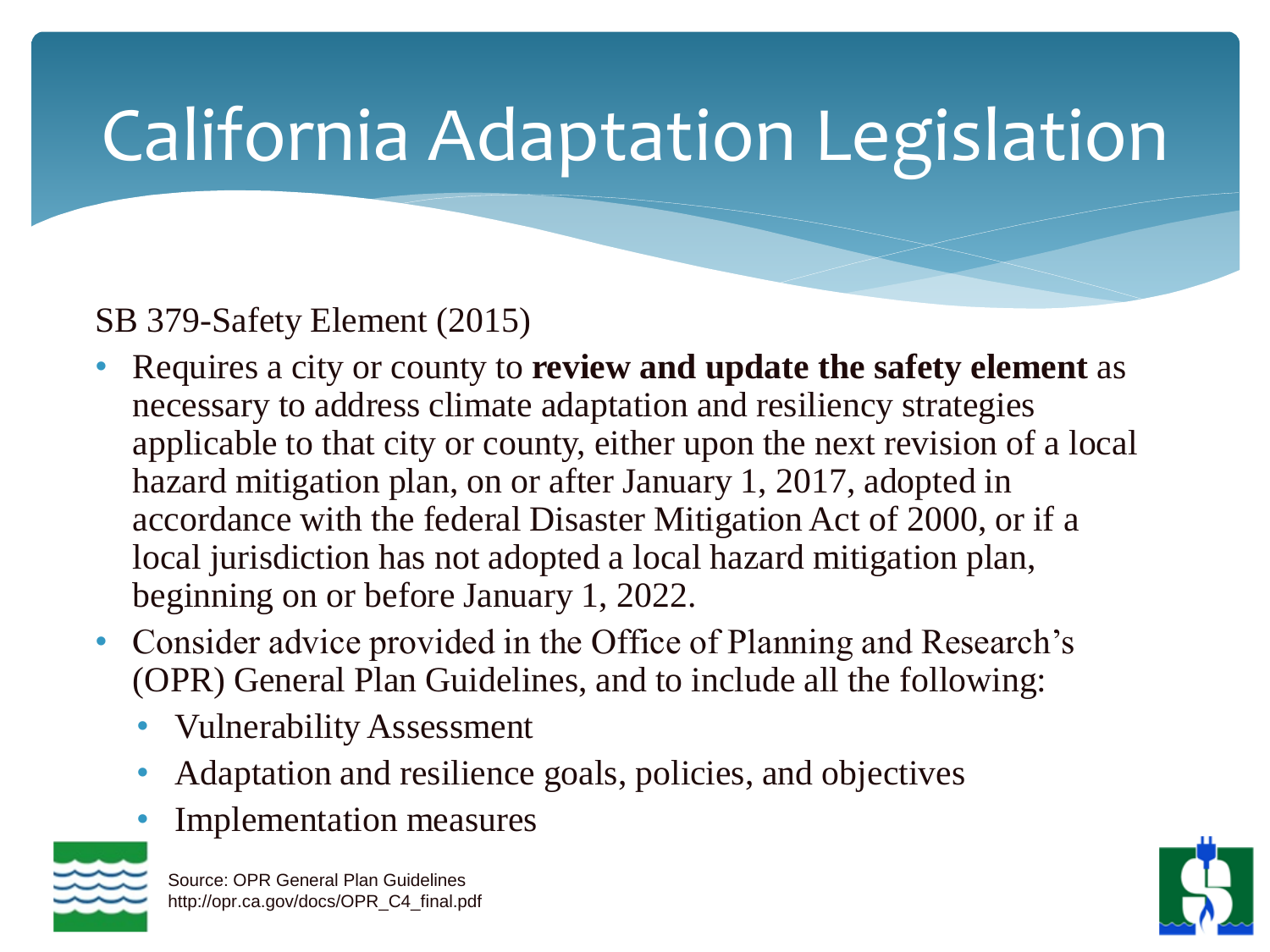# California Adaptation Legislation

SB 1035-General Plans (2018)

- Requires the safety element of a city or county general plan to be reviewed and revised as necessary to address climate adaptation and resiliency strategies
- Requires the planning agency to review and, if necessary, revise the safety element upon each revision of the housing element or local hazard mitigation plan, not less than every 8 years, to identify new information relating to flood and fire hazards and adaptation and resiliency strategies.



Source: OPR General Plan Guidelines http://opr.ca.gov/docs/OPR\_C4\_final.pdf

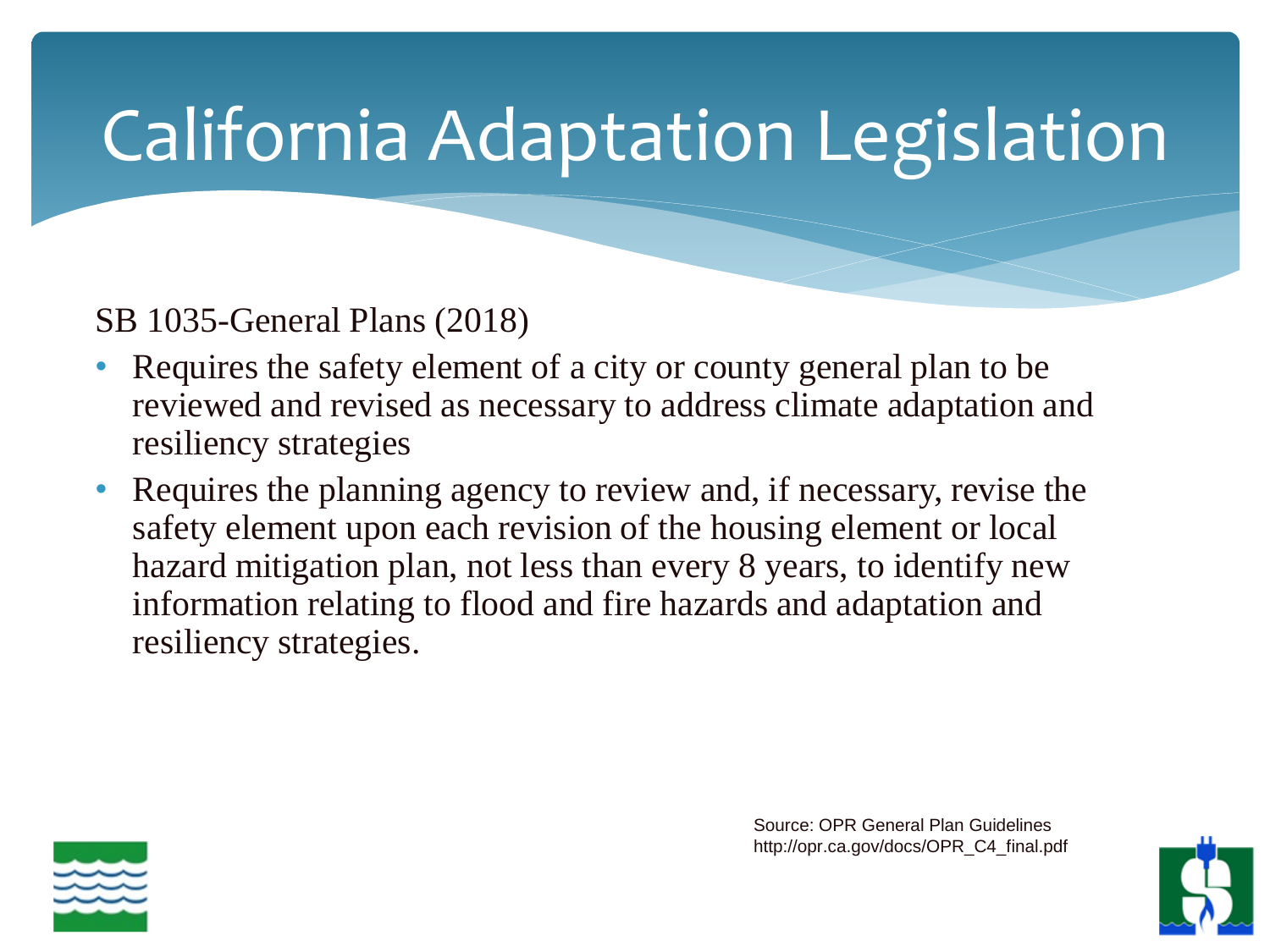## California Adaptation Legislation

AB 398-California Cap and Trade Extensions (2017)

• Establishes "climate" adaptation and resiliency" as funding priorities for revenues from California's cap and trade system



[This Photo](https://corporateeurope.org/climate-and-energy/2012/05/caught-red-handed-ieta-and-commission) CC BY-SA-NC



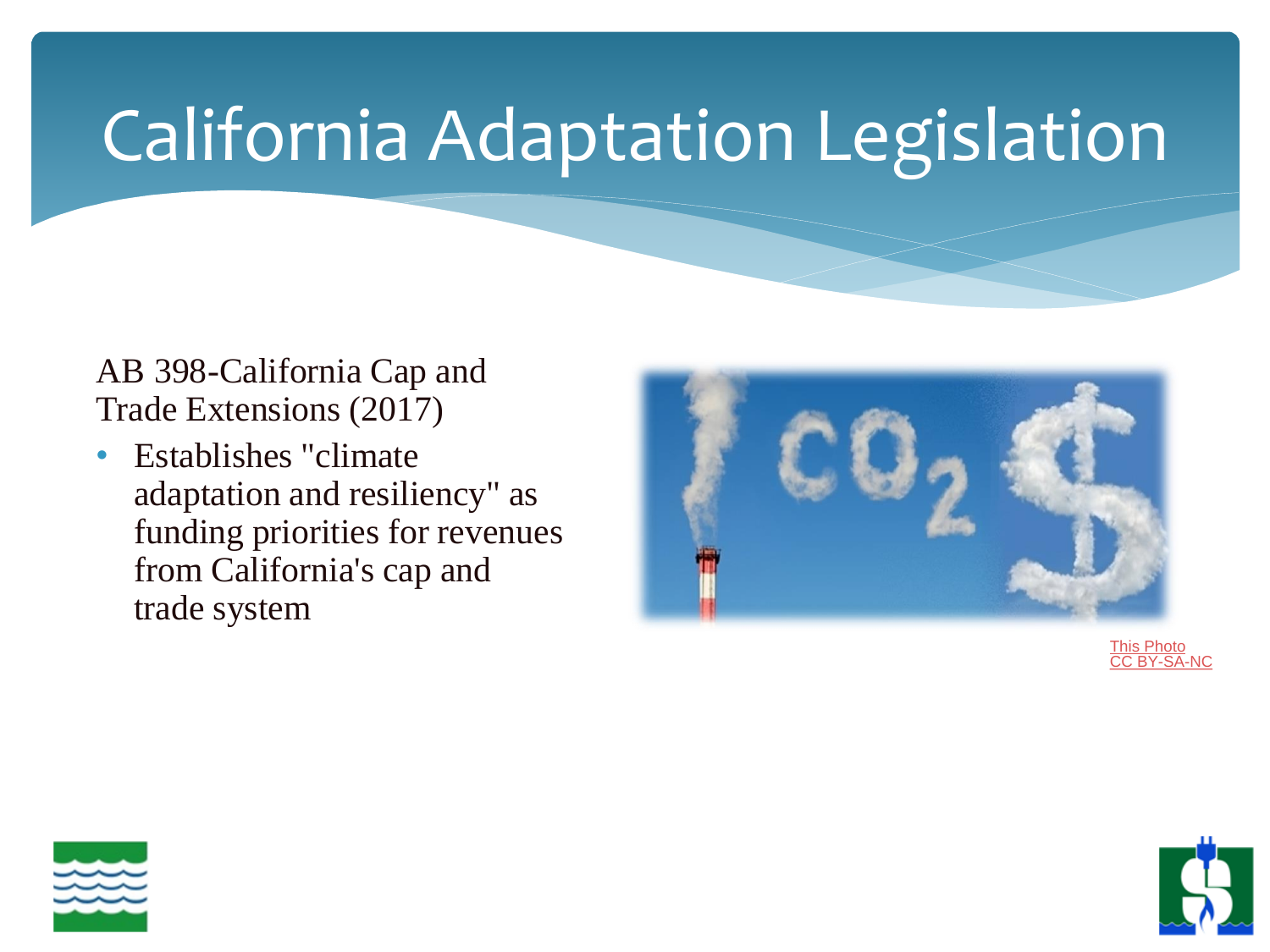### SBCCOG Project Outcomes

plans such as CAP, LHMP and/or other relevant planning documents 1. Help cities comply with SB 379 by providing cityspecific vulnerability assessments for future adoption into existing

3. Provide cities with an array of adaptation strategies to select from (similar to CAP process)

2. Support cities and lay the foundation for city-specific adaptation strategy development and adoption

- 4. Solicit city feedback on sub-regional adaptation strategies
- 5. Pre-position South Bay Cities for future grant opportunities



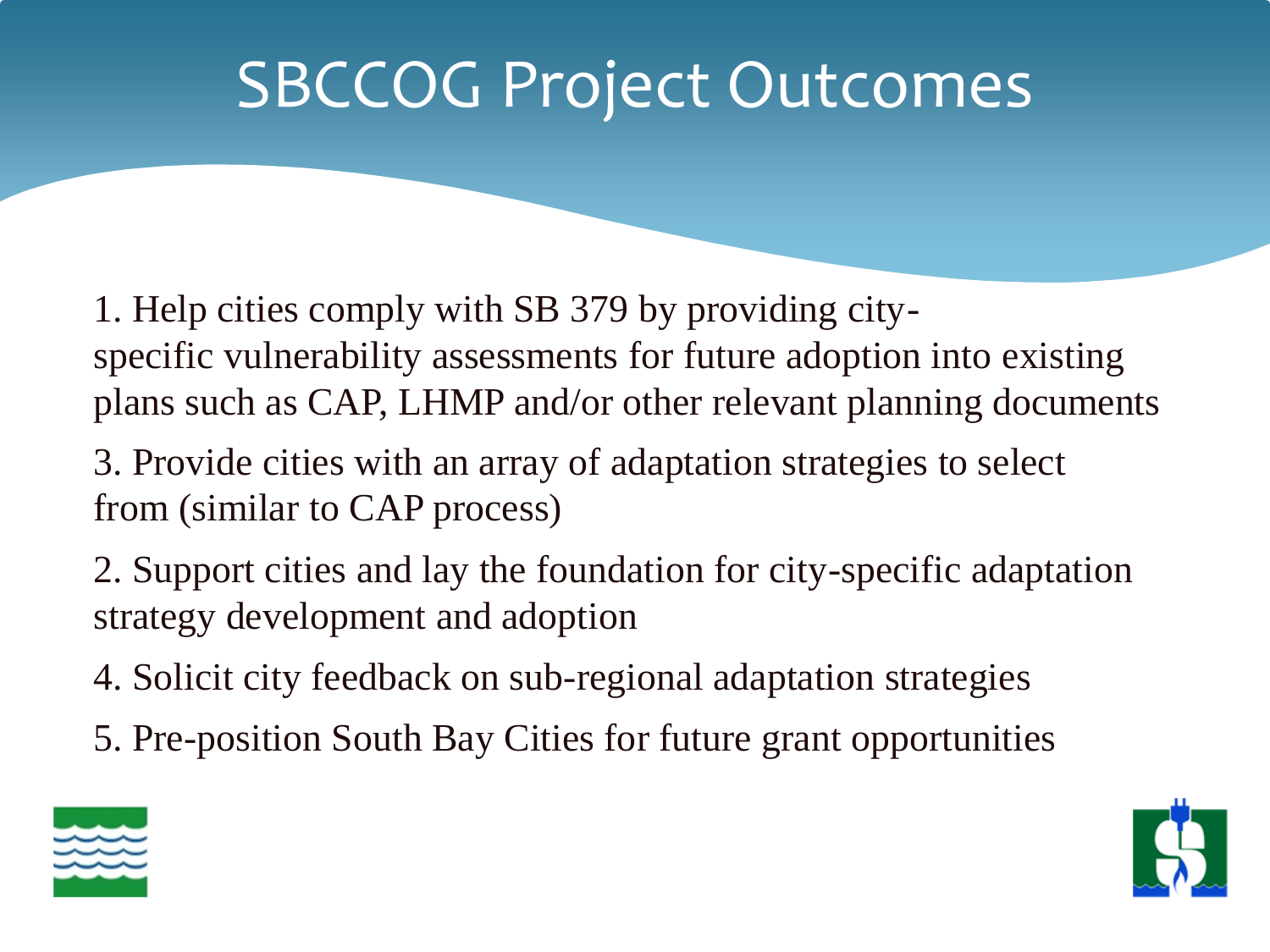# What about CEQA?

- Adaptation strategies related to transportation and land use projects may trigger CEQA
	- Ex: Rezoning high risk flood zone, construction of sea wall
- SBCCOG's sub-regional plan will not be pursuing adaptation strategies that trigger CEQA
- If cities would like to pursue adaptation strategies that involve transportation or land use projects, SBCCOG will support (but not fund) cities in navigating CEQA legislation and processes



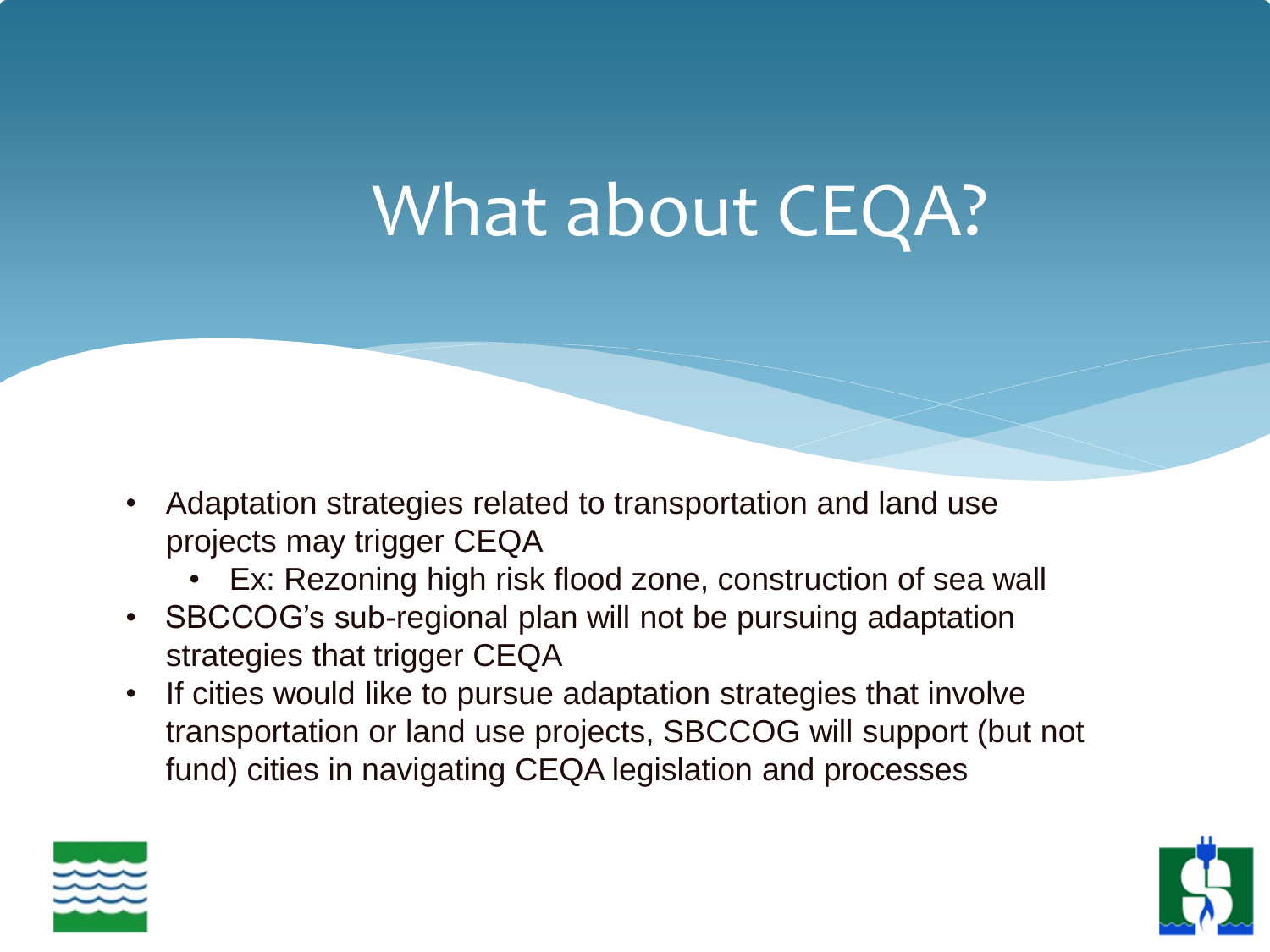#### Resources & Stakeholders

#### ➢ Resources

- Office of Planning and Research
- Los Angeles Regional Climate Collaborative
- UCLA IOFS
- UCLA IOES<br>• Southern California Association of Governments
- USGS
- FEMA
- ➢ Stakeholders
	- SBCCOG Partners
	- County of LA
		- Office of Emergency Management
		- Public Health
	- Cities
		- Emergency Services
		- Planning
		- **E** Sustainability
		- Public Works
		- **Engineering**



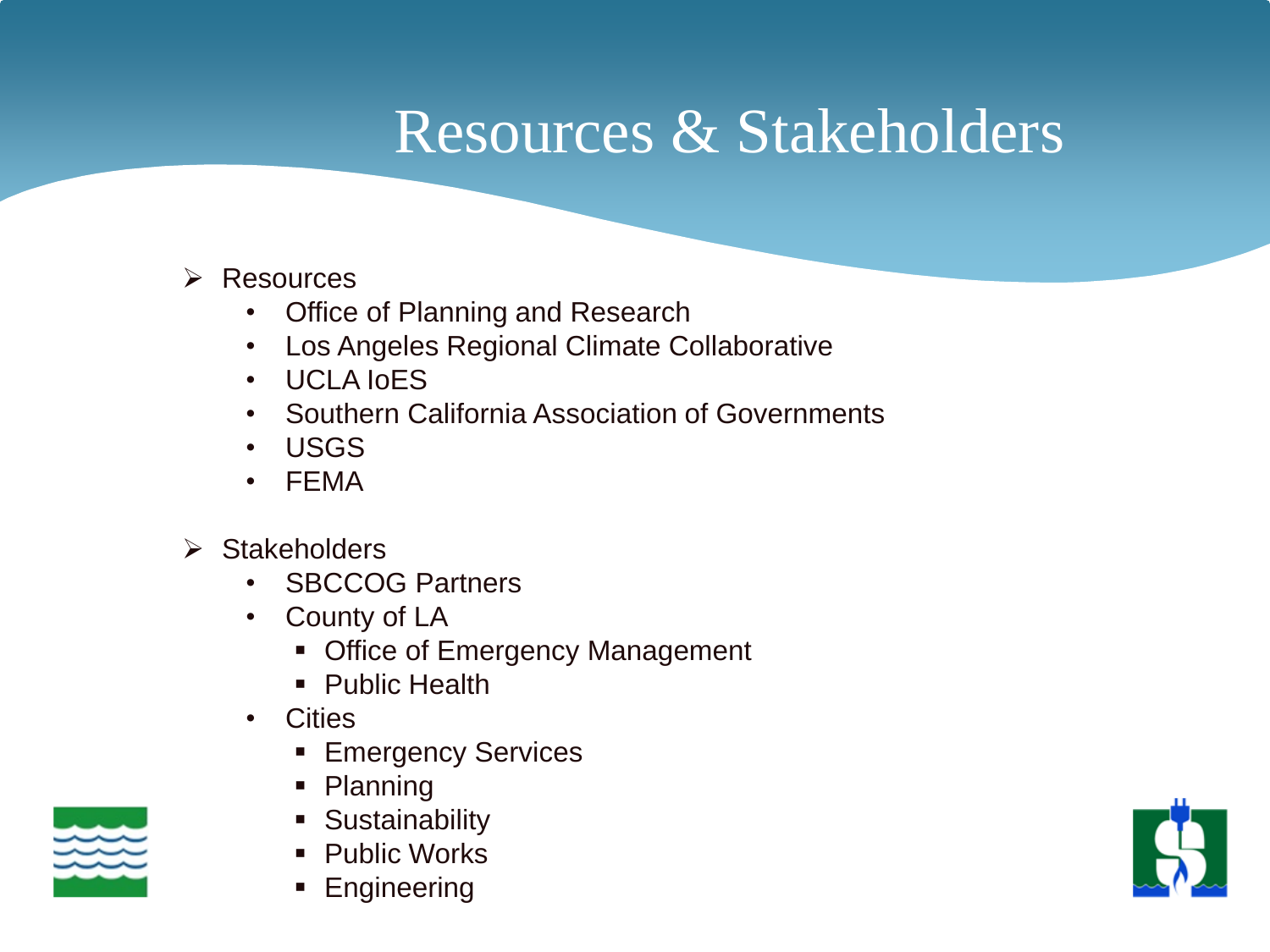#### Adaptation Planning Timeline 2018-2019